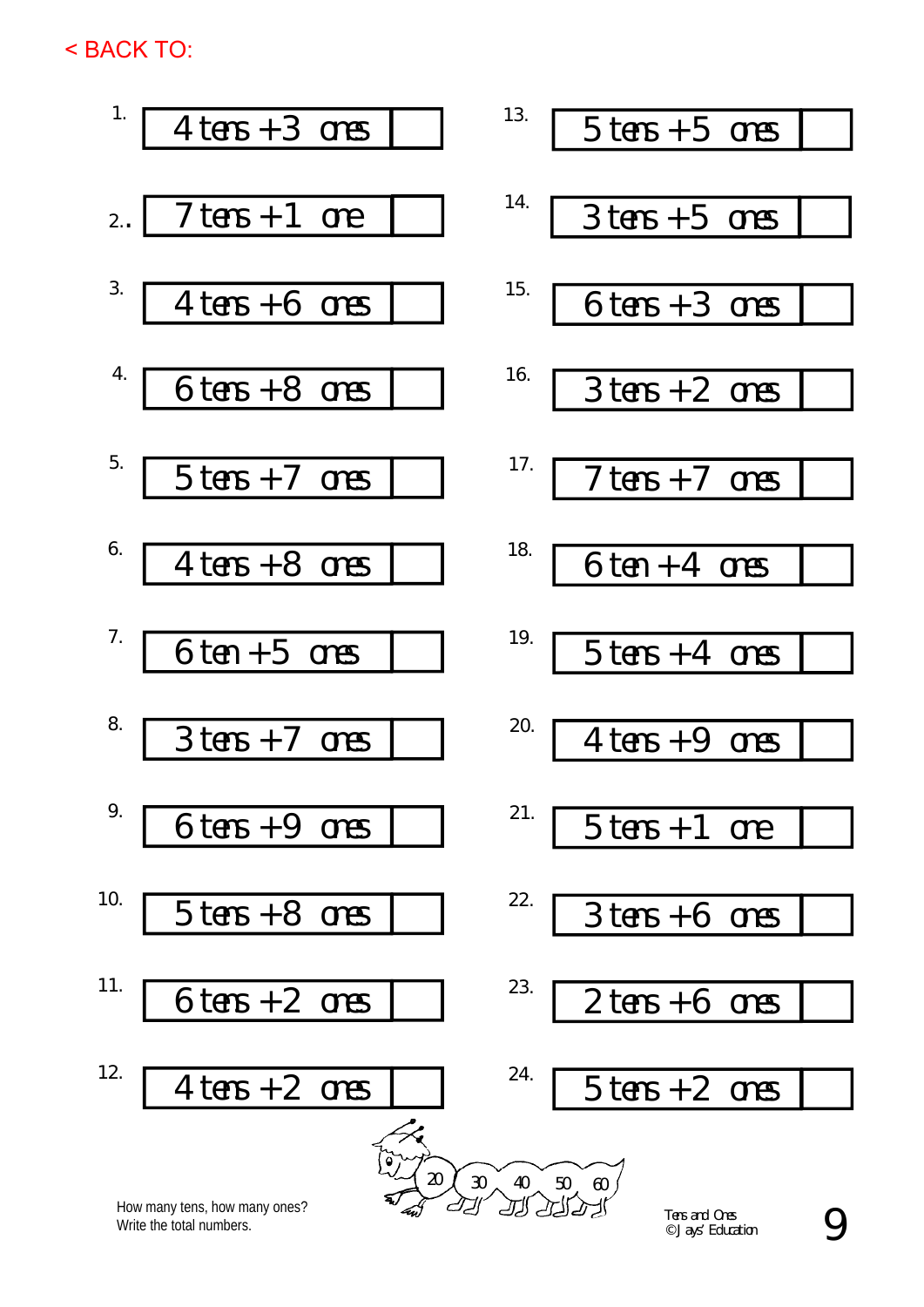Write the matching number.



| 19 | 'Y'<br>13.<br>thirty-one |
|----|--------------------------|
|    | 14.<br>twenty-one        |
|    | 15.<br>eleven            |
|    | 16.<br>thirty-two        |
|    | thirty-three<br>17.      |
|    | 18.<br>twelve            |
|    | 19.<br>thirty-four       |
|    | twenty-five<br>20.       |
|    | 21.<br>twenty-nine       |
|    | twenty-two<br>22.        |
|    | twenty-six<br>23.        |
|    | 24.<br>thirty            |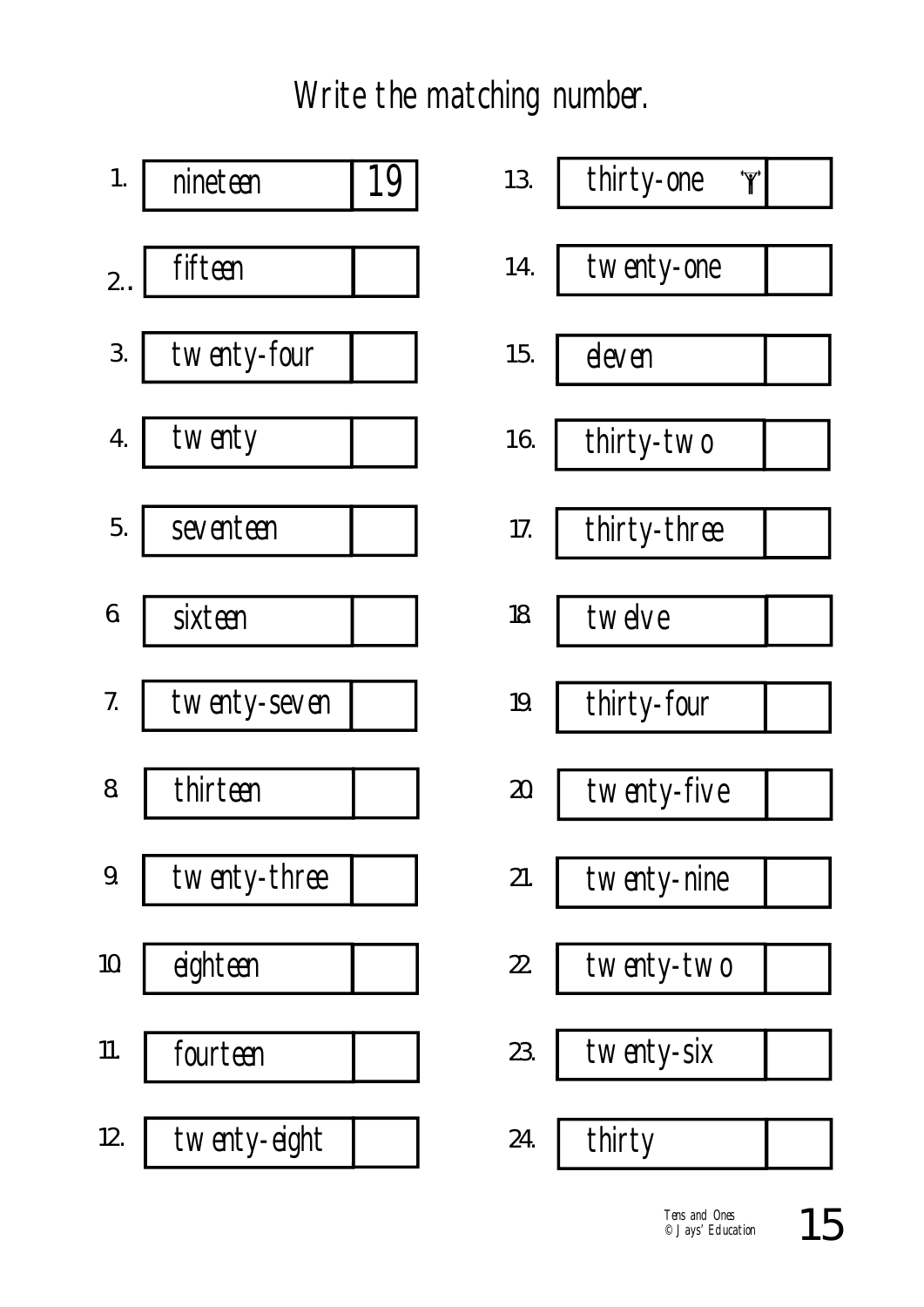

Tens and Ones © Jays' Education

18

Count the tens, then the \$2 (by adding on).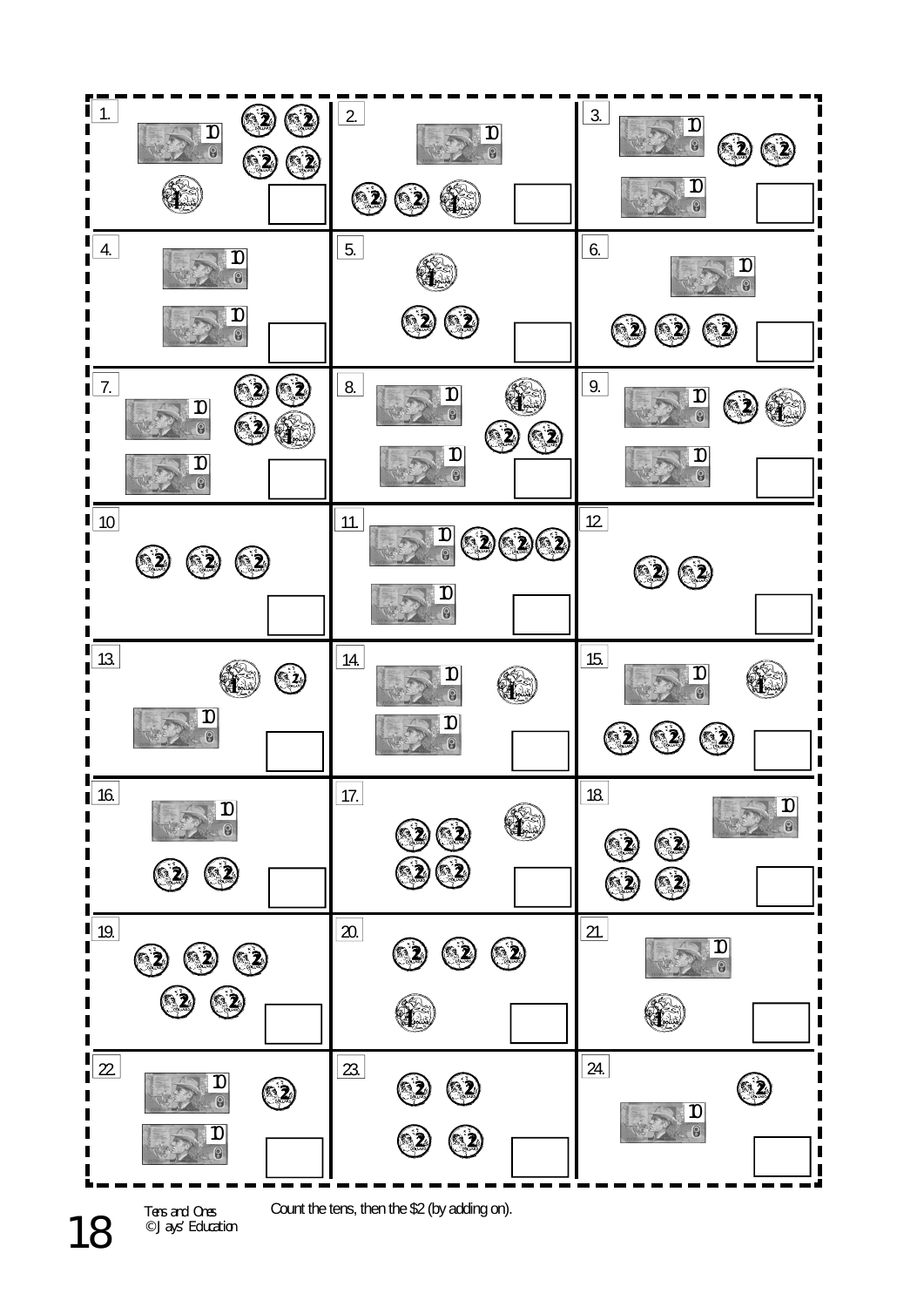

Tens and Ones © Jays' Education

Start with the twenties, then add the \$10, the \$1.

26